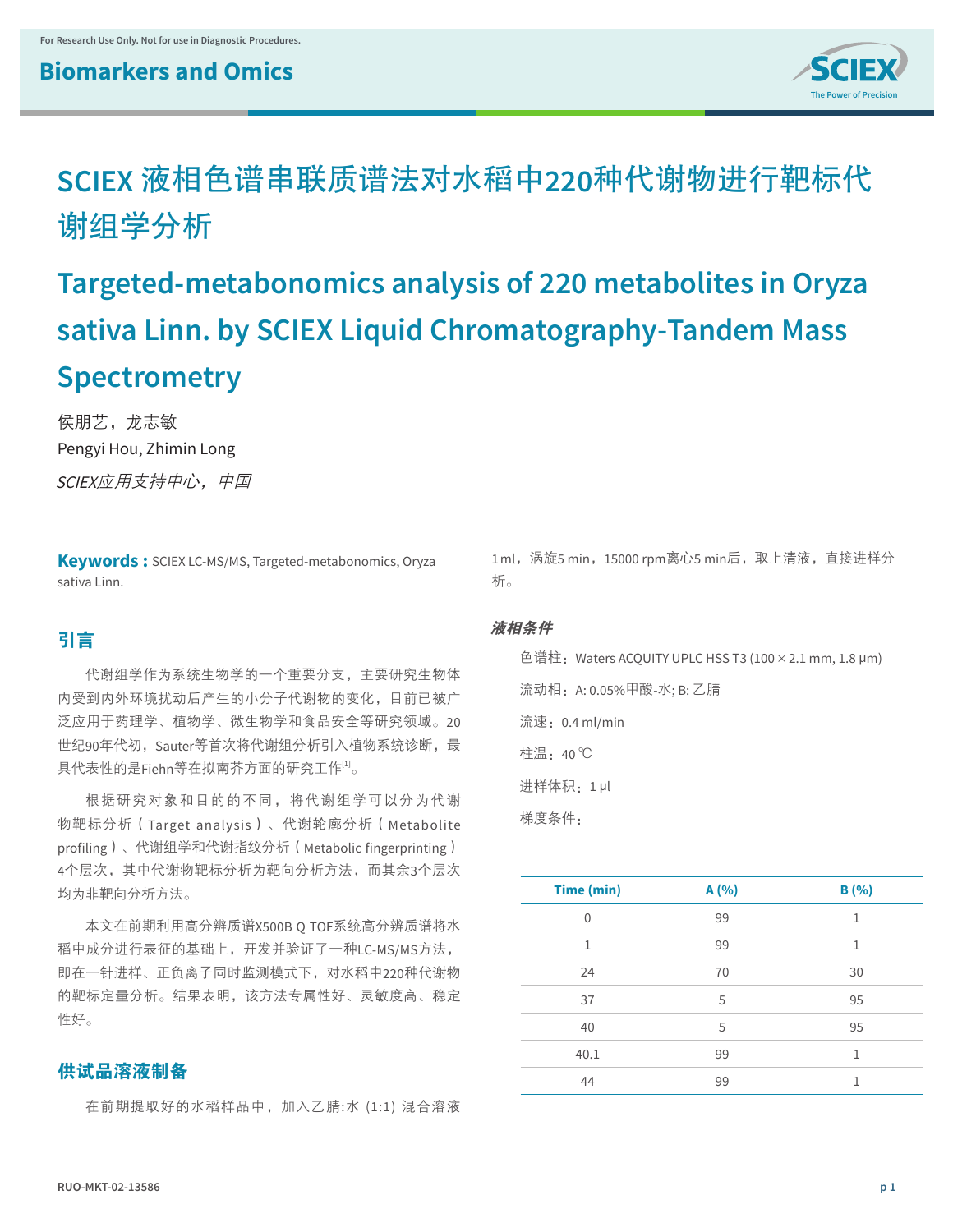

#### 质谱条件

离子源: 电喷雾电离 (ESI), 正负离子切换模式

扫描方式:sMRM多反应监测

MRM检测窗口 (MRM detection window): 100 sec

| 气帘气(CUR): 35 psi |  | 离子喷雾电压(IS): 5500V(+)/-4500V(-) |  |
|------------------|--|--------------------------------|--|
|------------------|--|--------------------------------|--|

加热温度 (TEM): 550℃ 雾化气 (GS 1): 55 psi

辅助气 (GS2):55 psi 碰撞气 (CAD):9

去簇电压 (DP): 70 V 入口电压 (EP): 10 V

碰撞池出口电压 (CXP): 10 V 碰撞能 (CE): 35 V

sMRM参数:如表1

## 实验结果

正离子模式下各目标化合物的提取离子流图见图1,负离子模 式下各目标化合物的提取离子流图见图2。



图**1.** 水稻正离子模式下各目标化合物的提取离子流图



图**2.** 水稻负离子模式下各目标化合物的提取离子流图

#### 表**1.** 水稻中部分成分的质谱参数

| <b>Component Name</b>     | Q1     | Q <sub>3</sub> | <b>Polarity</b> | <b>Component Name</b>                              | Q1     | Q <sub>3</sub> | <b>Polarity</b> |
|---------------------------|--------|----------------|-----------------|----------------------------------------------------|--------|----------------|-----------------|
| 2-Oxobutyric acid         | 103.04 | 77.04          | Positive        | Epigallocatechin 3,3',-di-O-gallate                | 611.1  | 329.07         | Positive        |
| DL-3-Aminoisobutyric acid | 104.07 | 58.06          | Positive        | Glutathione (oxidized)                             | 613.16 | 355.07         | Positive        |
| Proline                   | 116.07 | 70.06          | Positive        | Apigenin 7,4'-diglucuronide                        | 623.12 | 271.06         | Positive        |
| Indole                    | 118.07 | 91.05          | Positive        | methylluteolin-C-GLU-C-GLU                         | 625.18 | 343.08         | Positive        |
| Valine                    | 118.09 | 58.06          | Positive        | Apigenin 7- (6"-acetylalloside) -4'-alloside       | 637.18 | 313.07         | Positive        |
| Acetophenone              | 121.07 | 77.04          | Positive        | Rhamnazin 6-C-Rha-3-O-GLU                          | 639.19 | 327.09         | Positive        |
| Benzoic acid              | 123.04 | 77.04          | Positive        | 2methoxylApigenin-O-GLU-O-Rha                      | 639.2  | 331.08         | Positive        |
| Pipecolic acid            | 130.09 | 84.04          | Positive        | Tricin 7-rutinoside                                | 639.21 | 331.08         | Positive        |
| Isoleucine                | 132.1  | 86.1           | Positive        | Vitexin 6"-O-malonyl 2"-O-xyloside                 | 651.16 | 337.18         | Positive        |
| Leucine                   | 132.11 | 86.1           | Positive        | Kaempferol 3- (6"-acetylglucoside)<br>-7-glucoside | 653.17 | 331.08         | Positive        |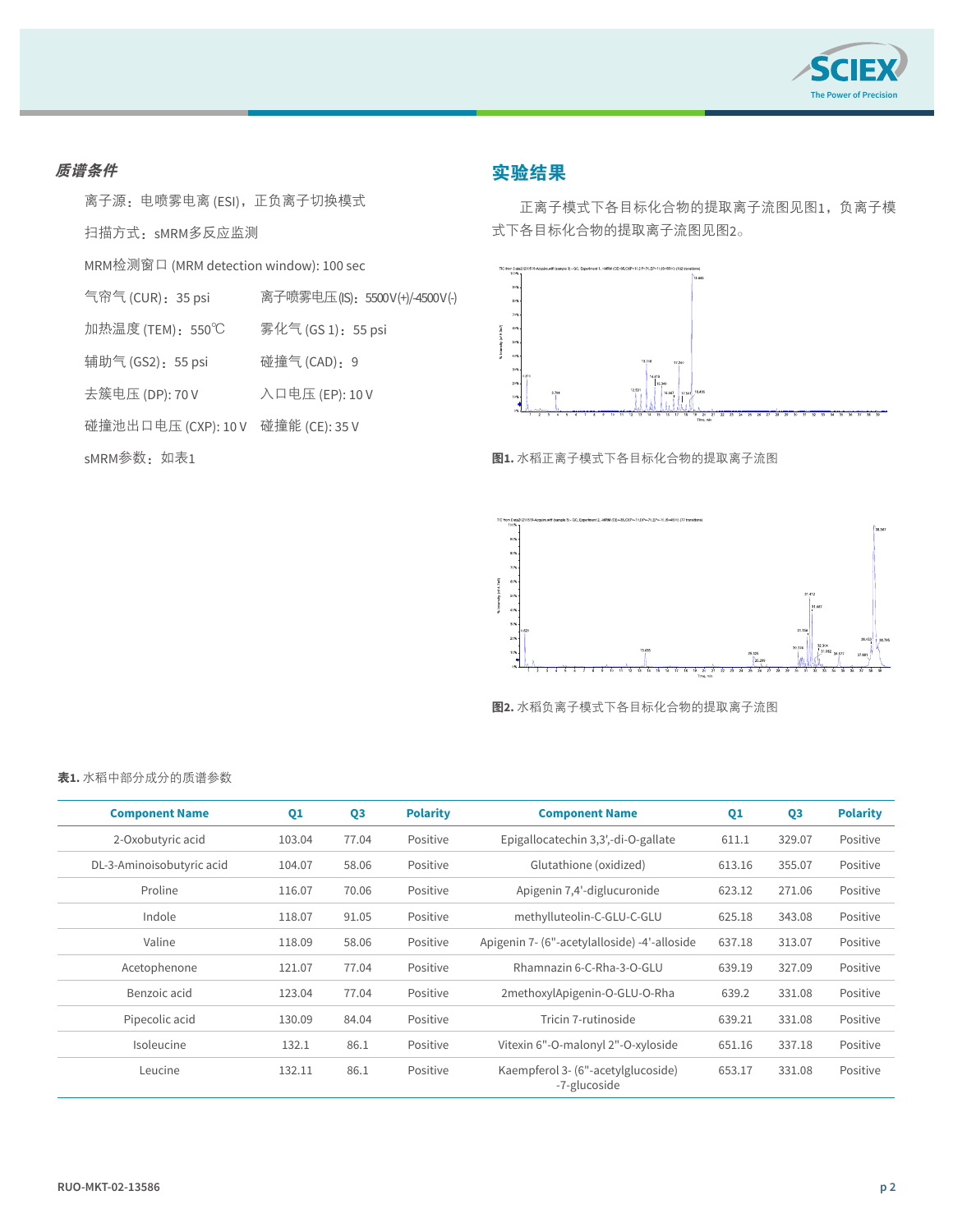

图4. 不同组水稻样品间VIP分数结果 (A)图为三重四极杆靶向验证结果;(B) 图为X500 QTOF高分辨非





图**3.** 不同组水稻样品间主成分分析 (PCA) 图 (A)图为三重四极杆靶向验证结 果;(B) 图为高分辨质谱X500R QTOF系统高分辨非靶向分析结果

图**4.** 不同组水稻样品间VIP分数结果 (A)图为三重四极杆靶向验证结果;(B) 图为高分辨X500R QTOF系统高分辨非靶向分析结果



图**5.** 不同组水稻样品间ANOVA 分析p < 0.01化合物箱型图 (A)图为三重四极杆靶向验证结果;(B) 图为高分辨X500R QTOF系统高分辨非靶向分析结果